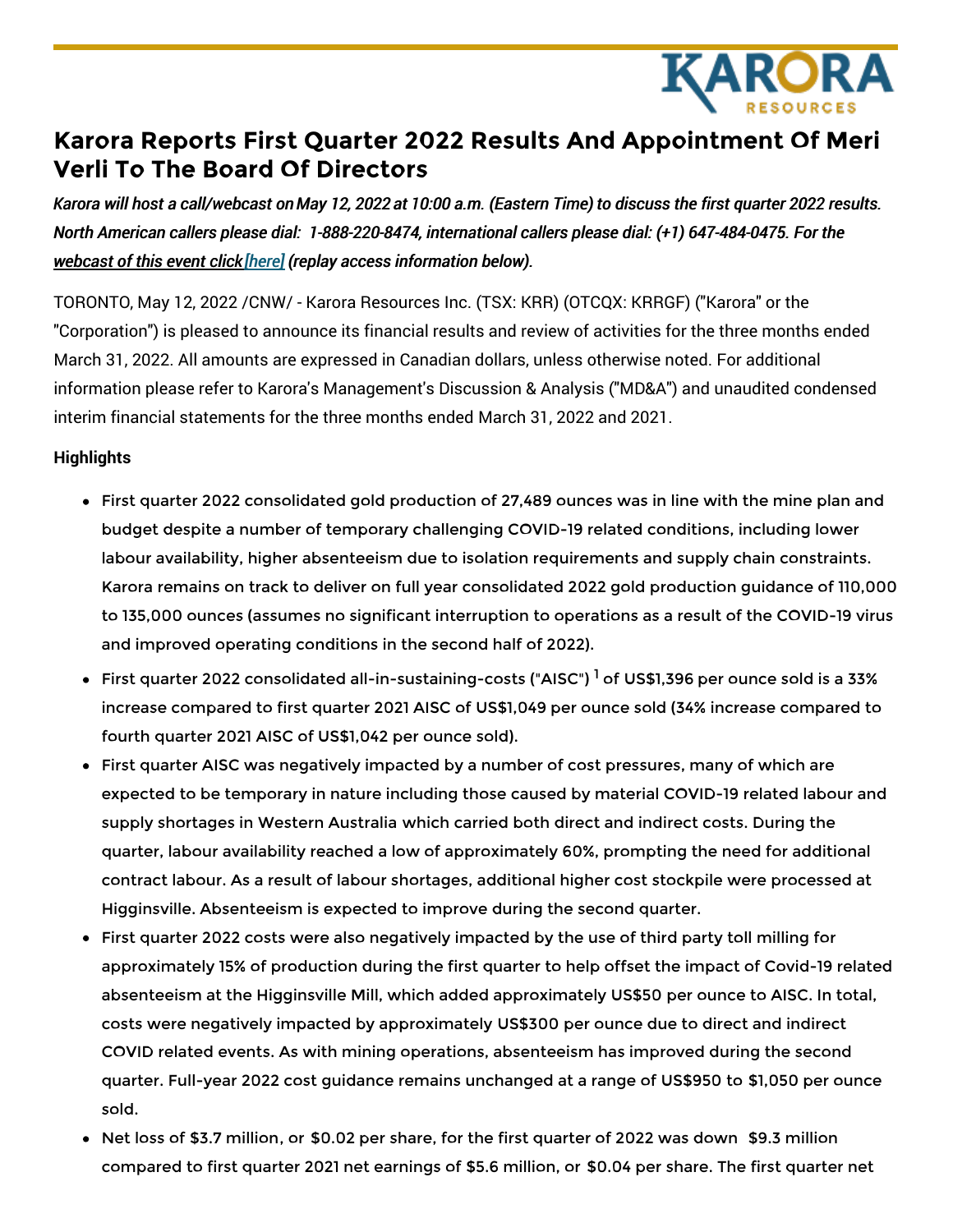loss was largely due to third-party toll milling, higher operating costs in part due to more ounces from HGO which have a higher cost per ounce, and a number of temporary challenging COVID-19 related conditions, including lower labour availability, higher absenteeism, and supply chain constraints.

- Adjusted earnings<sup>1</sup> of \$1.1 million, or \$0.01 per share for the first quarter of 2022, down \$7.0 million compared to first quarter 2021 adjusted net earnings of \$8.1 million, or \$0.06 per share.
- Adjusted EBITDA<sup>1</sup> was \$12.2 million or \$0.08 per share for the first quarter of 2022, down \$9.0 million from \$21.2 million in the first quarter of 2021, largely due to higher costs (including transitory costs related to COVID) and non-cash adjustments related to share-based payments, derivatives and foreign exchange related to intercompany loans.
- Cash flow from operating activities of \$12.2 million, or \$0.08 per share, a 35%, decrease compared to \$18.7 million for the first quarter of 2021.
- $\bullet~$  Karora's cash position remained strong at \$78.1 million as at March 31, 2022, after planned capital deployment to prepare new mining areas at Higginsville, accelerated exploration programs and planned growth plan expenditures.
- Karora released an updated Nickel Resource at Beta Hunt. The Measured and Indicated Mineral Resource estimate, dated January 31, 2022, increased 22% to 19,600 nickel tonnes and Inferred Mineral Resource increased by 52% to 13,200 nickel tonnes ounces compared to the September 30, 2020 estimate.
- Karora published its inaugural Environmental Social and Governance (ESG) report in April 2022, which is available for download on Karora's website. The report was highlighted by Karora's achievement of becoming one of the first junior gold producers to achieve carbon neutrality in 2021 for Scope 1 and 2 at its own operations following the purchase and retirement of verified carbon offset credits.
- In March 2022, Karora was added to the NYSE Arca Gold Miners Index (GDMNTR), which is tracked by the VanEck Vectors Gold Miners EFT (GDX).
- Solid progress on key gold production growth plan initiatives:
	- o Beta Hunt second decline portal box cut approximately 75% complete and decline development from underground has advanced approximately 300 metres.
	- Critical path items on schedule for the Higginsville Mill expansion from 1.6 Mtpa to 2.5 Mtpa are on schedule, including advanced engineering design and the awarding of the contract for the SAG mill.
- Consolidated Measured and Indicated Gold Mineral Resource estimate dated January 31, 2022, increased by 8% to 2.71 million ounces, compared to the September the 30, 2020 estimate. The updated Consolidated Inferred Gold Mineral Resource increased 43% to 1.21 million ounces compared to the prior estimate.
- Gold mineralization in the Fletcher Shear Zone, the third major Beta Hunt Shear Zone, has been extended to over 500 metres along strike and 150 metres in vertical extent and remains open along strike and at depth (see Karora news release dated January 24, 2022).
- Gamma Block gold mineralization, proximal to the 50C nickel discovery, confirmed over a 200 metre strike length with new resulting including 7.6 g/t over 8.4 metres and 3.4 g/t over 33.6 metres (see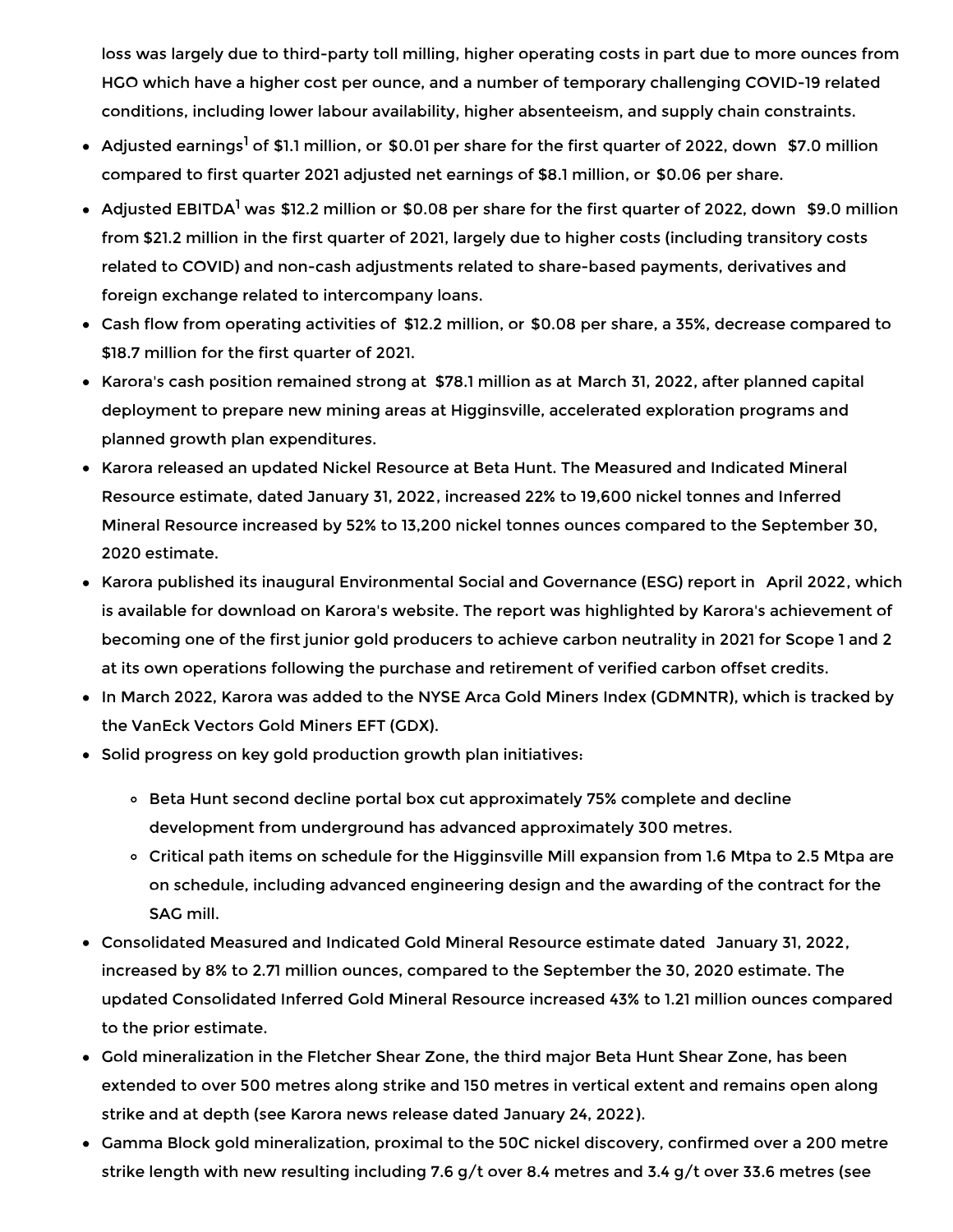Karora news release dated January 24, 2022).

Drilling at the high grade 50C nickel discovery which is part of the Gamma Block Nickel Mineral Resource (see Karora news release dated May 11, 2022) has confirmed significant nickel mineralization over 800 metres in strike with potential to extend a further 1.9 kilometres to 2.6 kilometres of strike.

Paul Andre Huet, Chairman & CEO, commented: "As anticipated when we adjusted our 2022 guidance in February, the first quarter of 2022 was significantly impacted by what in our view are temporary COVID-19 related cost and labour pressures. These pressures have been particularly severe in Western Australia where the entire mining industry has seen regional costs rise and domestic supply chains tighten further compounding global inflationary pressures. While we are confident in our previously revised 2022 guidance, we are not immune to these pressures and reiterate our previous expectation of a stronger second half of the year.

Following the state border reopening after 697 days of closure,Western Australia has experienced its first statewide wave of COVID-19 infections. As a result, state-mandated isolation has driven significant worker absenteeism across all businesses, with Karora seeing up to 40% of its workforce unavailable at its operations during the first quarter. This has had a material impact on costs and was a driving factor in our move to adjust guidance earlier this year. Overall we saw over US\$300 per ounce in additional costs during the quarter as a result of direct and indirect costs associated with COVID-19.

Providing further colour, AISC costs wereUS\$354 per ounce higher during the first quarter compared to the prior quarter largely due to these COVID-19 related factors. Direct costs included COVID-19 testing, increased retention and recruitment expenses and additional contract mining labour. As a result of miner absenteeism, we also processed higher cost stockpiles at Higginsville outside of our planned ore sources which led to higher costs. Lastly, we processed 15% of our production through a third-party toll-milling facility which helped maintain gold production levels towards our 2022 targets, but increased our AISC by approximately US\$50 per ounce sold. Combined, these and other factors represent temporary AISC increases of over US\$300 per ounce sold.

Despite these tremendous challenges, I am extremely proud of our team for delivering a solid first quarter gold production result of 27,489 ounces which was in line with our budgeted ounce production plan. If there is one thing that has resonated through our business over the last two years, it's been delivery in the face of adversity. I would like to thank our operational teams for delivering our ounce targets despite unprecedented understaffing across the business.

Moving forward, as previously started we continue to expect significantly lower AISC costs for the second half of 2022 and our full-year production and cost guidance remains unchanged at between 110,000 to 135,000 ounces at AISC of US\$950 to US\$1,050 per ounce sold.

With regards to our projects, Karora ended the first quarter with a strong cash balance of\$78.1 million, after deploying capital as planned into our growth plan capital and preparing new mining areas at Higginsville. We continue to be well positioned to deliver our fully funded organic growth plan to increase production to between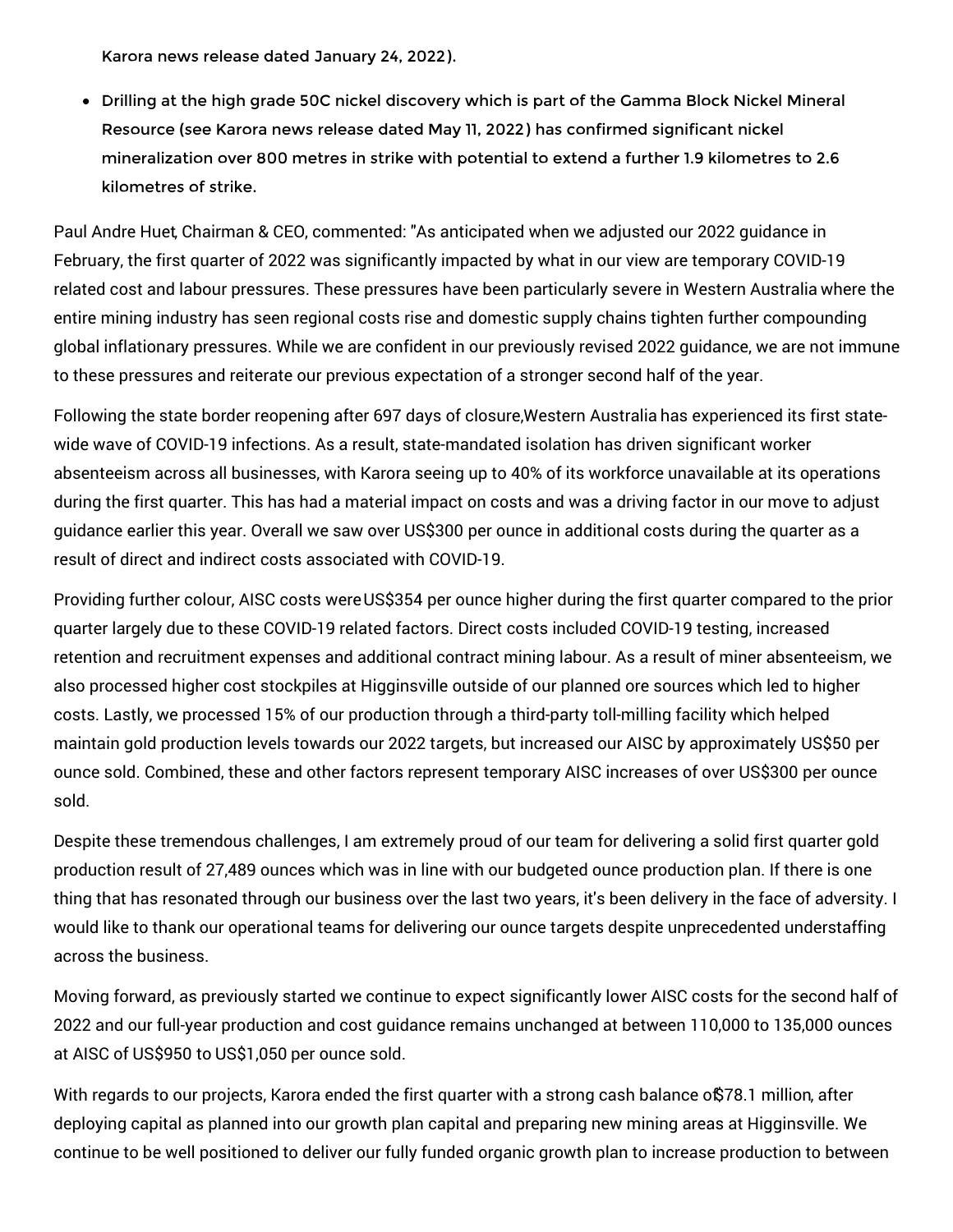185,000 and 205,000 ounces by 2024.

Our recently updated nickel Mineral Resource estimate for Beta Hunt substantially increased the Measured and Indicated Resource by 22% to 19,600 nickel tonnes and increased our Inferred Resource estimate by 52% to 13,200 nickel tonnes. The updated Mineral Resource is expected to support materially higher nickel production in future compared to our 2022 guidance of between 450 to 550 payable nickel tonnes. The most exciting part of our nickel story is the discovery of the 50C nickel trough in the Gamma Block which has now been delineated over a strike length of 800 metres with the potential to extend another 1.9 kilometers for a total strike length of up to 2.6 kilometres.

We are also very pleased to announce that Meri VerIi is being appointed to the Karora Board of Directors effective May 16, 2022. She will also stand for election as a Director at the upcoming annual and special meeting of shareholders to be held on June 16, 2022. Meri is an experienced senior finance executive with an extensive background in financial management and reporting, financial and operational recovery, mergers and acquisitions, risk management and strategy development. Meri has held several senior management roles in the gold mining sector, including most recently as Senior Vice President for Business Operation Management Systems and previously as Senior Vice President Finance and Treasury at Kirkland Lake Gold, Chief Financial Officer of McEwen Mining Inc. and Vice President, Finance at Lake Shore Gold from 2007 to 2016. Meri will assume the position of Chair of Karora's Audit Committee.

Wendy Kei, current Director and Audit Committee Chair, is retiring from the Board effectiveMay 16, 2022. On behalf of the Board, I would like to thank Wendy for her significant contributions to Karora since becoming a Director and Audit Committee Chair in 2018. We wish Wendy all the best in her future endeavors."

1. Non-IFRS: the definition and reconciliation of these measures are included in the Non-IFRS Measures section of this news release and Karora's MD&A dated May 11, 2022. **COVID-19 Protocols**

## In response to the global COVID-19 pandemic, Karora's protocols and contingency plans have helped mitigate impacts of the pandemic, but not eliminate them. Karora's ongoing response to the COVID-19 pandemic continues to prioritize the safety of its workforce and host communities.

#### **Results of Operations**

|                                       |        | Three months ended, |
|---------------------------------------|--------|---------------------|
| For the periods ended March 31,       | 2022   | 2021                |
| <b>Gold Operations (Consolidated)</b> |        |                     |
| Tonnes milled (000s)                  | 394    | 371                 |
| Recoveries                            | 94%    | 93%                 |
| Gold milled, grade (g/t Au)           | 2.31   | 2.16                |
| Gold produced (ounces)                | 27,489 | 24,694              |
| Gold sold (ounces)                    | 26,286 | 25,547              |

#### **Table 1 - Highlights of operational results for the periods endedSeptember 30, 2021 and 2020**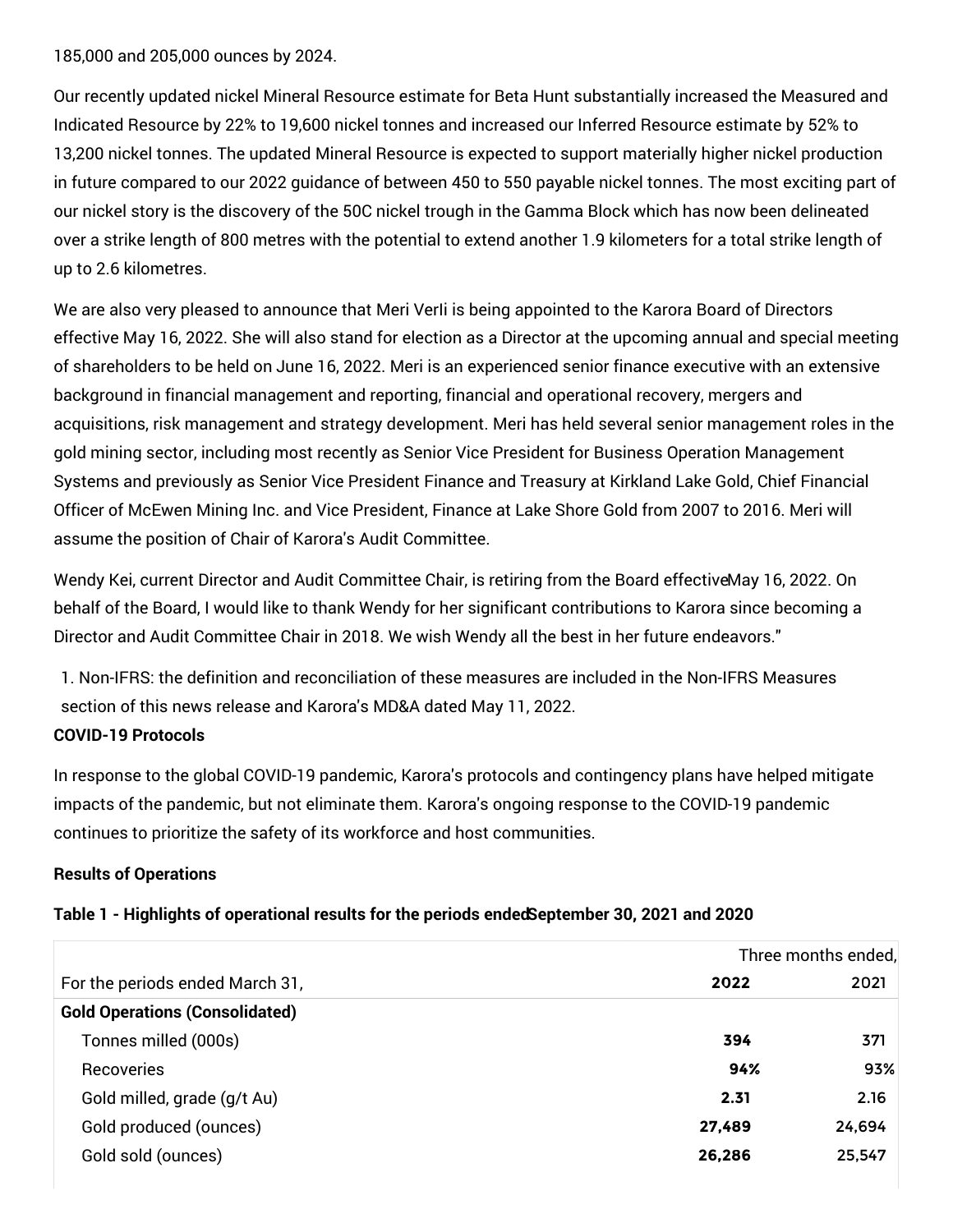| Average exchange rate (USD/CAD)               | 1.2662  | 1.2660  |
|-----------------------------------------------|---------|---------|
| Average realized price (US \$/ounce sold)     | \$1,905 | \$1,762 |
| Cash operating costs (US \$/oz sold)          | \$1,310 | \$952   |
| All-in sustaining cost (AISC) (US \$/oz sold) | \$1,396 | \$1,049 |
| <b>Gold (Beta Hunt Mine)</b>                  |         |         |
| Tonnes milled (000s)                          | 233     | 233     |
| Gold milled, grade (g/t Au)                   | 2.42    | 2.63    |
| Gold produced (ounces)                        | 17,109  | 18,261  |
| Gold sold (ounces)                            | 16,128  | 18,754  |
| Cash operating cost (US \$/oz sold)           | \$1,137 | \$899   |
| Gold (HGO Mine)                               |         |         |
| Tonnes milled (000s)                          | 161     | 138     |
| Gold milled grade (g/t Au)                    | 2.12    | 1.57    |
| Gold produced (ounces)                        | 10,380  | 6,433   |
| Gold sold (ounces)                            | 10,158  | 6,793   |
| Cash operating cost (US \$/oz sold)           | \$1,586 | \$1,100 |

1. Non-IFRS: the definition and reconciliation of these measures are included in the Non-IFRS Measures section of this news release and Karora's MD&A dated May 11, 2022.

#### **Consolidated Operations**

For the first quarter of 2022, Karora's gold operations milled 394,000 tonnes of material at an average grade of 2.31 g/t to produce 27,489 ounces of gold. Tonnes milled were 7% higher than the fourth quarter of 2021. During the quarter there were a number of temporary factors which increased AISC costs by over US\$300 per ounce sold during the first quarter. These factors included increased direct and indirect costs associated with COVID-19 including significant absenteeism,COVID-19 related personnel retention and recruitment costs, processing approximately 15% of production through a third-party mill facility, and a temporary change in the ratio of lower cost Beta Hunt and higher cost HGO material processed during the quarter as a result of lower miner availability.

#### **Beta Hunt Mine Operations**

Production for the first quarter of 2022 was 233,000 tonnes milled at a grade of 2.42 g/t, a 13% increase and 7% decrease, respectively, compared to the fourth quarter of 2021.

Nickel production remains limited to remnant nickel resources south of the Alpha Island Fault. Beta Hunt mined 5,243 nickel tonnes at an estimated nickel grade of 2.13% during the first quarter of 2022.

#### **Higginsville ("HGO") Mine Operations**

HGO material milled for the first quarter of 2022 was 161,000 tonnes, flat compared to the fourth quarter of 2021, while the grade was 2.12 g/t, a 13% decrease compared to the prior quarter. The Spargos Gold Mine was the largest contributor to HGO production during the first quarter with 58,154 tonnes mined for 5,431 ounces.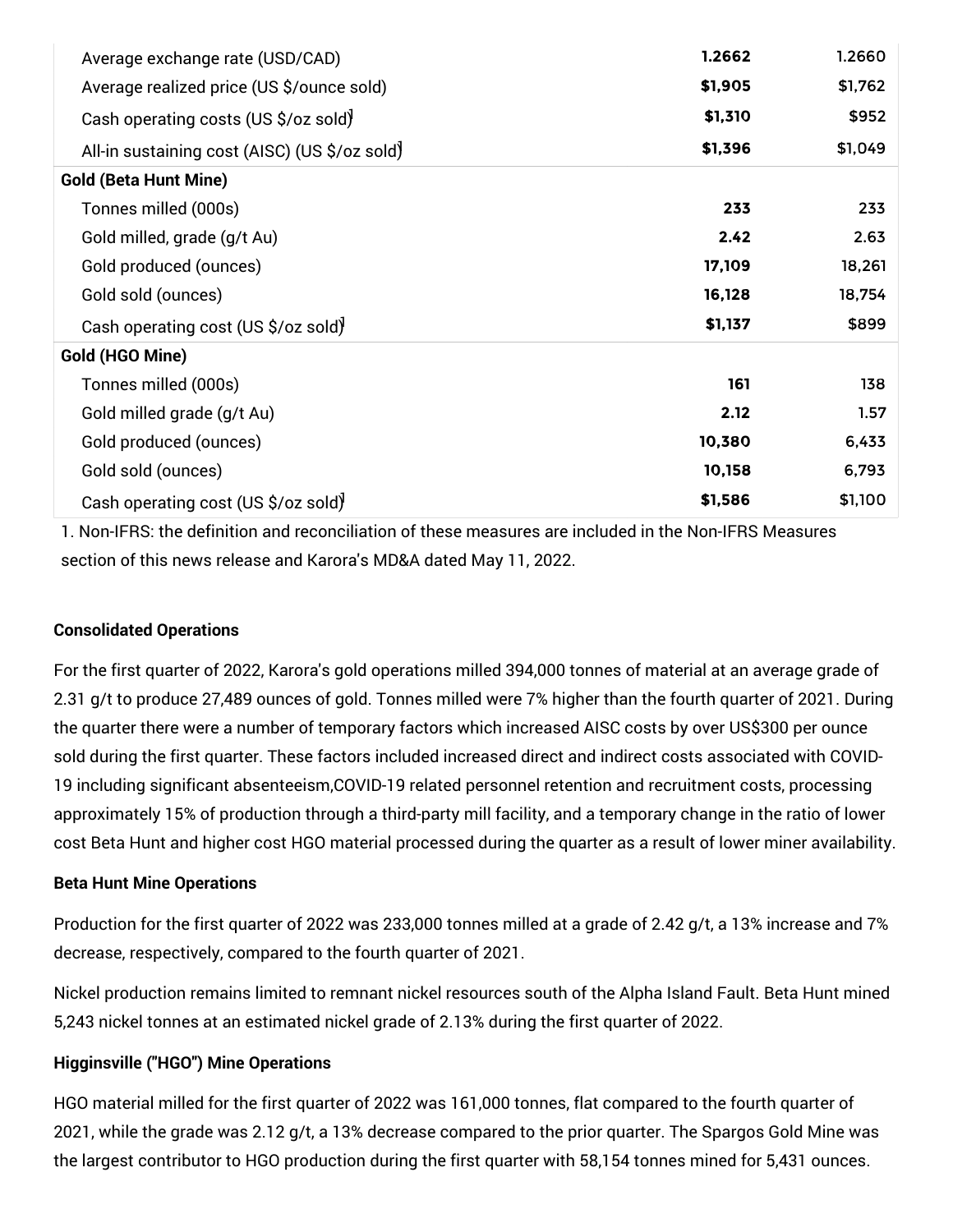The balance of production for the first quarter was from the Hidden Secret and Baloo open pits, with a limited contribution of ore from the Two Boys and Aquarius underground operations.

During the quarter an additional amount of higher cost Higginsville stockpiles were milled at Higginsville as a result of lower miner availability due to COVID-19, contributing to higher overall costs during the quarter. The Corporation expects these additional costs to be transitory.

### **Cash Operating Costs and AISC 1**

For the first quarter of 2022 consolidated cash operating cost $\mathrm{J}$  and AISC<sup>1</sup> were US\$1,310 and US\$1,396 per ounce sold, increases of 38% and 33%, respectively compared to the first quarter of 2021. The cost performance for the first quarter was impacted by several factors, including temporary COVID-19 related labour and supply chain pressures as previously outlined.

Three months ended

#### **Financial Highlights**

#### **Table 4 - Highlights of First Quarter**

(in thousands of dollars except per share amounts)

|                                                                                 |           | Three months ended |
|---------------------------------------------------------------------------------|-----------|--------------------|
| For the periods ended March 31,                                                 | 2022      | 2021               |
| Revenue                                                                         | \$65,272  | \$59,284           |
| Production and processing costs                                                 | 42,436    | 29,301             |
| Earnings (loss) before income taxes                                             | (2,319)   | 12,785             |
| Net earnings (loss)                                                             | (3,709)   | 5,624              |
| Net earnings (loss) per share - basic                                           | (0.02)    | 0.04               |
| Net earnings (loss) per share - diluted                                         | (0.02)    | 0.04               |
| Adjusted EBITDA <sup>1,2</sup>                                                  | 12,203    | 21,210             |
| Adjusted EBITDA per share - basic <sup>1,2</sup>                                | 0.08      | 0.15               |
| Adjusted earnings <sup>1</sup>                                                  | 1,120     | 8,087              |
| Adjusted earnings per share $-$ basic <sup>1</sup>                              | 0.01      | 0.06               |
| Cash flow provided by operating activities                                      | 12,150    | 18,658             |
| Cash investment in property, plant and equipment and mineral property interests | (24, 784) | (18, 193)          |

1. Non-IFRS: the definition and reconciliation of these measures are included in the Non-IFRS Measures section of this news release and Karora's MD&A dated May 11, 2022.

2. Earnings before interest, taxes, depreciation, and amortization ("EBITDA").

Revenue for the first quarter of 2022 was\$65.3 million, a 10% increase over the comparable period in 2021. The increase in revenue in 2022 was the result of a higher gold ounces sold (3% increase) and a higher realized gold price (8% increase).

The net loss for the first quarter of 2022 was\$3.7 million, or \$0.02 per share, compared to net earnings of\$5.6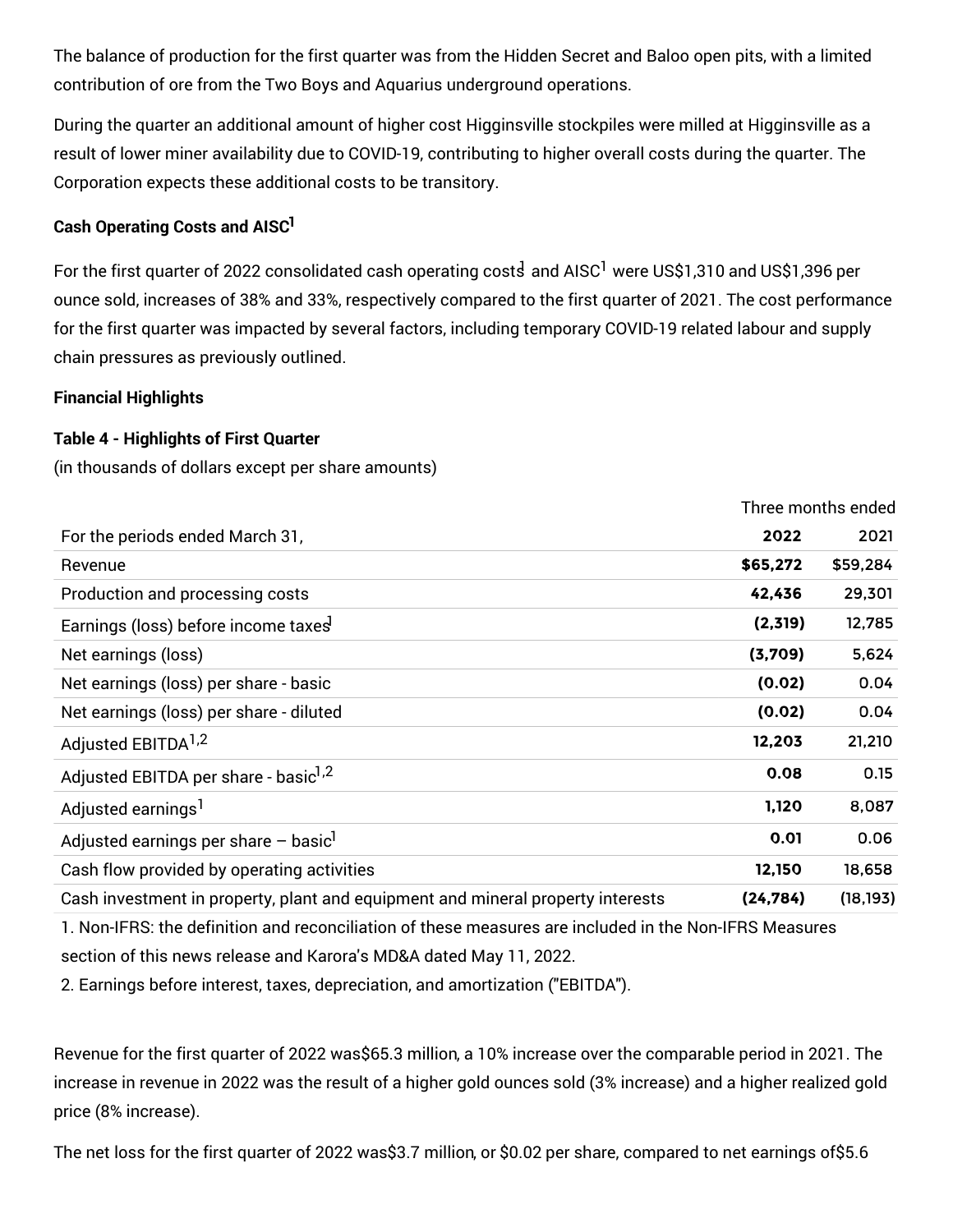million, or \$0.04 per share, for the comparable period in 2021, a decrease of\$9.3 million. The decrease was partially due to increases in production and processing costs, general and administrative costs and depreciation and amortization. In particular, first quarter 2022 net earnings were negatively impacted by 1) a \$5.8 million, or \$0.04 per share. adjustment for non-cash share based payments; 2) an unrealized non-cash foreign exchange gain of \$3.0 million, or \$0.02 per share primarily related to intercompany loans which are subject to valuation changes due to quarter over quarter currency fluctuations, and 3) a non-cash derivatives loss of \$1.1 million, or \$0.01 per share.

Adjusted net earnings<sup>1</sup> for the first quarter of 2022 were\$1.1 million, or \$0.01 per share, a \$7.0 million decrease compared to the same period in 2021, primarily due to higher costs.

Adjusted EBITDA<sup>1</sup> for the first quarter of 2022 was\$12.2 million, or \$0.08 per share, compared to\$21.2 million, or \$0.15 per share, in the first quarter of 2021.

#### **Table 5 - Highlights of Karora's Financial Position**

(in thousands of dollars)**:**

| For the period ended      | March 31, 2022 | December 31, 2021 |
|---------------------------|----------------|-------------------|
| Cash and cash equivalents | 78,100         | 91,005            |
| Working capital*          | 53,806         | 64,447            |
| PP&E & MPI                | 315,074        | 300,680           |
| <b>Total assets</b>       | 441,899        | 436,333           |
| <b>Total liabilities</b>  | 187,482        | 184,968           |
| Shareholders' equity      | 254,417        | 251,365           |

\*Working capital is a measure of current assets (including cash and cash equivalents) less current liabilities.

Karora's cash position decreased to\$78.1 million as at March 31, 2022, a decrease of \$12.9 million compared to December 31, 2021, reflecting planned capital deployment to prepare new mining areas at Higginsville, accelerated exploration programs and growth plan expenditures. Karora had a working capital surplus of \$53.8 million as of March 31, 2022.

For a complete discussion of financial results, refer to Karora's MD&A and unaudited condensed interim financial statements for the three months ended March 31, 2022 and 2021.

#### **Outlook**

Karora is maintaining its previously announced full year consolidated 2022 production guidance of between 110,000 - 135,000 ounces of gold at an AISC<sup>1</sup> range of US\$950 to US\$1,050 per ounce.

On June 28, 2021 the Corporation announced three-year production guidance as part of a multi-year growth plan that is expected to see gold production increase from 99,249 ounces in 2020 to a range of 185,000 – 205,000 ounces in 2024 at an AISC<sup>1</sup> of US\$885 – US\$985 per ounce sold. OnFebruary 7, 2022 the Corporation announced production guidance for 2022 is between 110,000 to 135,000 ounces of gold at an AISC<sup>1</sup> of US\$950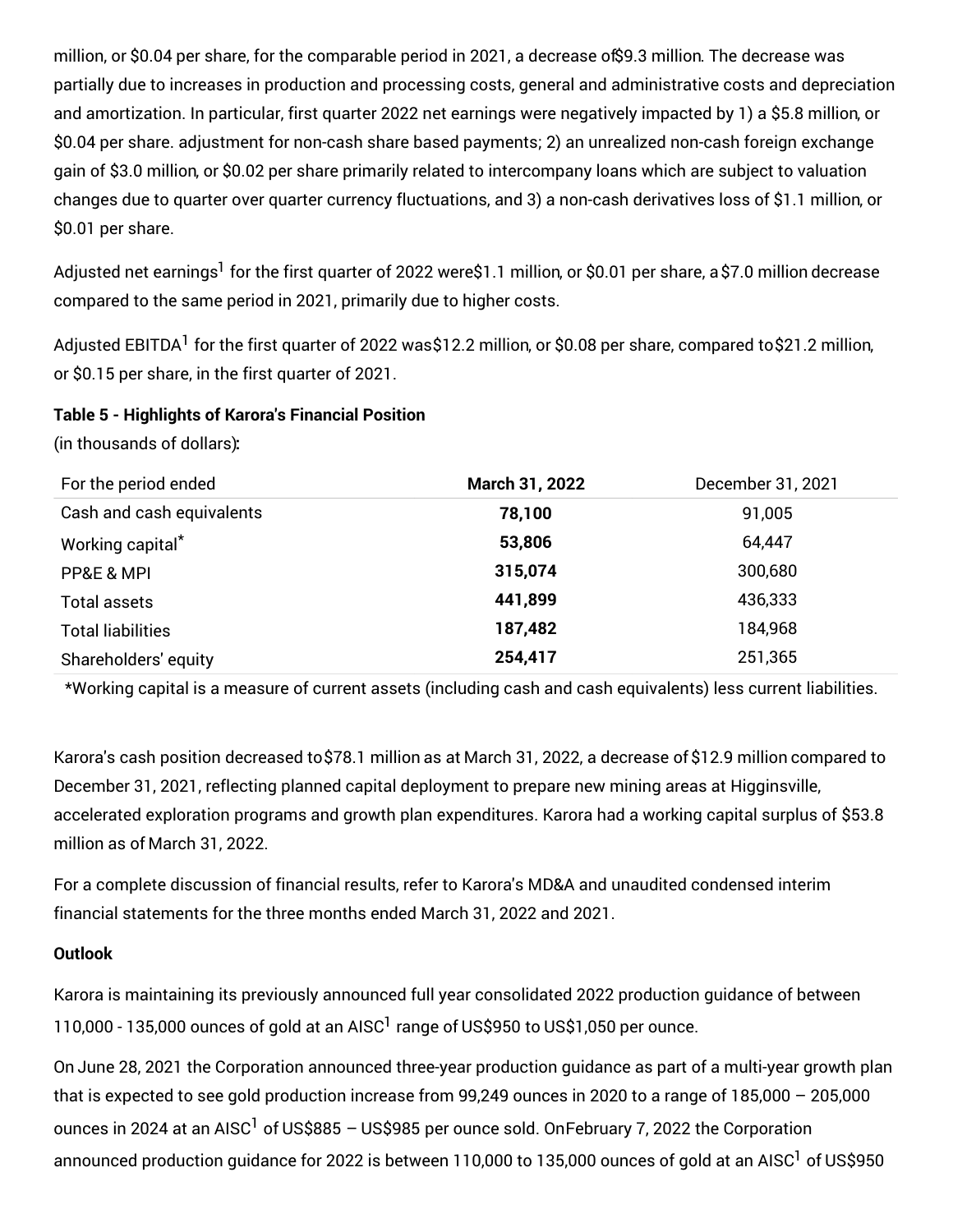to US\$1,050 per ounce sold and a payable nickel production guidance of 450 to 550 tonnes, which will be treated as a by-product credit in AISC $^1$ .

| <b>Production &amp; Costs</b>                 |                   | 2022          | 2023        | 2024        |
|-----------------------------------------------|-------------------|---------------|-------------|-------------|
| <b>Gold Production</b>                        | Koz               | 110 - 135     | $150 - 170$ | 185 - 205   |
| All-in sustaining costs                       | US\$/oz           | $950 - 1,050$ | $890 - 990$ | $885 - 985$ |
| <b>Capital Investments</b>                    |                   |               |             |             |
| <b>Sustaining Capital</b>                     | $A\hat{S}(M)$     | $9 - 15$      | 11 - 16     | 18 - 23     |
| <b>Growth Capital</b>                         | $A\hat{S}(M)$     | $52 - 65$     | $47 - 57$   | $30 - 40$   |
| <b>Exploration &amp; Resource Development</b> | $A\$ mathsf{S}(M) | $21 - 24$     | $22 - 25$   | $20 - 23$   |

#### **Table 3 – Consolidated Multi-Year Guidance to 2024**

(1) 2022 guidance was updated on February 7, 2022 (see Karora news release dated February 7, 2022). 2023 and 2024 guidance was announced in January 2021 (see Karora news release dated January 19, 2021), is unchanged. This production guidance through 2024 is based on the 2020 year-end Mineral Reserves and Mineral Resources announced on December 16, 2020.

(2) The Capital Investment amounts listed above, which the Corporation expects to fund with cash on hand and cashflow from operations, includes the capital required during the applicable periods to expand the capacity of the Higginsville mill to 2.5 Mtpa. See below for further detail regarding this expansion.

(3) The material assumptions associated with the expansion of Beta Hunt mining production rate to 2.0 Mtpa in 2024 include the addition of a second ramp decline system driven parallel to the ore body, ventilation and other infrastructure that is required to support these areas, and an expanded trucking fleet. The Capital Investment amounts listed above, which the Corporation expects to fund with cash on hand and cashflow from operations, include the capital required during the applicable periods to fund this production expansion. See below for further detail regarding this expansion.

(4) The Corporation's guidance assumes targeted mining rates and costs, availability of personnel, contractors, equipment and supplies, the receipt on a timely basis of required permits and licenses, cash availability for capital investments from cash balances, cash flow from operations, or from a third-party debt financing source on terms acceptable to the Corporation, no significant events which impact operations, such as COVID-19, nickel price of US\$16,000 per tonne, as well as an A\$ to US\$ exchange rate of 0.78 and A\$ to C\$ exchange rate of 0.91. Assumptions used for the purposes of guidance may prove to be incorrect and actual results may differ from those anticipated. See below "Cautionary Statement Concerning Forward-Looking Statements". (5) Exploration expenditures include capital expenditures related to infill drilling for Mineral Resource conversion, capital expenditures for extension drilling outside of existing Mineral Resources and expensed exploration. Exploration expenditures also includes capital expenditures for the development of exploration drifts.

(6) Capital expenditures exclude capitalized depreciation.

(7) AISC guidance includes general and administrative costs and excludes share-based payment expense. (8) See "Non-IFRS Measures" set out at the end of this news release and Karora's MD&A dated for the period ended March 31, 2022.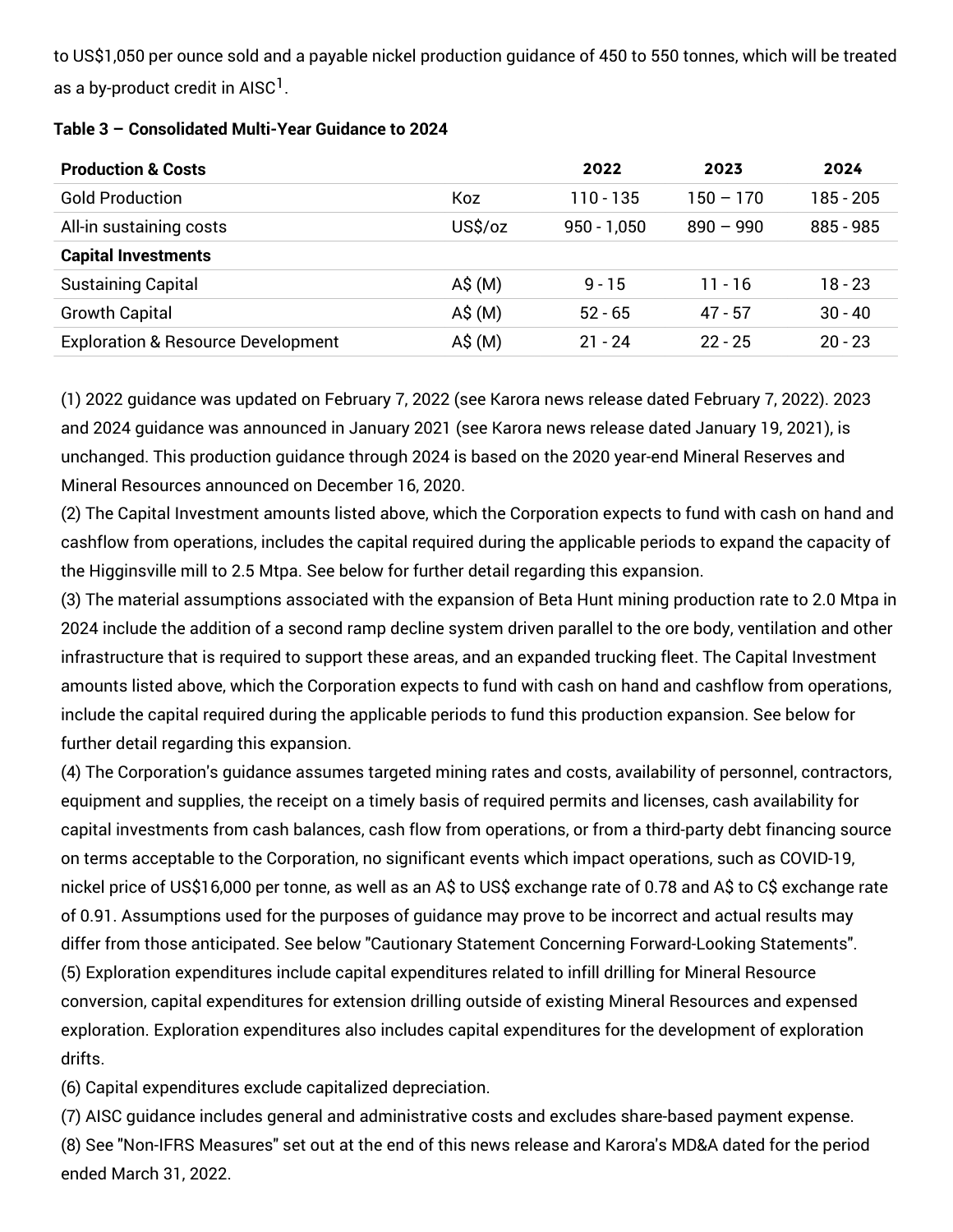The growth plan will be driven by an expansion of Beta Hunt underground mine production to 2.0 Mtpa by 2024, from 0.8 Mtpa recorded in 2020. Increased production from Beta Hunt will be complemented by ore from HGO Central and Spargos. The increased tonnage is expected to be processed by the Higginsville mill, which is expected to be expanded to a capacity of 2.5 Mtpa by 2024. Advanced internal study work and detailed engineering is progressing ahead of a formal construction decision by the Company.

Further details on the growth plan can be found in Karora's news release datedJune 28, 2021, and the third quarter MD&A.

#### **Updated 2022 Resource Estimate**

The continued expansion of the Beta Hunt Mineral Resource is an important component of our growth plan to increase production to our guided range of 185,000-205,000 ounces annually by 2024.

In April 2022, the Corporation announced an updated gold Mineral Resource estimate that was highlighted by the addition of the maiden Mineral Resource for the Larkin Zone which demonstrated a rapid progression from the initial discovery of the zone announced in September 2020 (see Karora news release datedSeptember 10, 2020) to the development of the first Larkin Mineral Resource of 119,000 ounces in the M&I category and a further 162,000 ounces in the Inferred category.

As at January 31, 2022, Beta Hunt gold Measured and Indicated Mineral Resources totaled 13.21 million tonnes grading 2.6 g/t for 1,124,000 ounces, an increase of 69,000 ounces, or 7% compared to the 2020 Measured and Indicated Mineral Resource estimate. As at January 31, 2022, Beta Hunt's Inferred Mineral Resources totaled 9.43 million tonnes grading 2.6 g/t for 786,000 ounces, an increase of 249,000 ounces, or 46%, compared to the 2020 Inferred Mineral Resource estimate. The Beta Hunt Mineral Resource estimate is net of mine production depletion of 1.16 million tonnes grading 2.9 g/t for 108,000 ounces over the period October 1, 2020 to January 31, 2022.

On May 11, 2022, the Corporation announced an updated Nickel Mineral Resource estimate for the Beta Hunt Mine that increased Measured and Indicated Mineral Resources by 22% to 19,600 nickel tonnes and Inferred Mineral Resource by 52% to 13,200 nickel tonnes compared to the prior Mineral Resource estimate dated September 30, 2020. As at January 31, 2022, the Beta Hunt Measured and Indicated Mineral Resource totalled 692,000 tonnes grading 2.8% for 19,600 nickel tonnes and the Inferred Mineral Resource totalled 492,000 tonnes grading 2.7% for 13,200 nickel tonnes. Please see Karora New Release dated May 11, 2022 for further details.

## **Exploration and Resource Definition Drilling**

## *Beta Hunt Mine*

At Beta Hunt, 5,884 metres of drilling was completed during the first quarter. Gold exploration and resource definition drilling was focused on extending A Zone strike to the north, identifying potential down-dip extensions and infill drilling at Western Flanks. Nickel exploration targeted extensions to the 25C nickel trough in the Beta Block.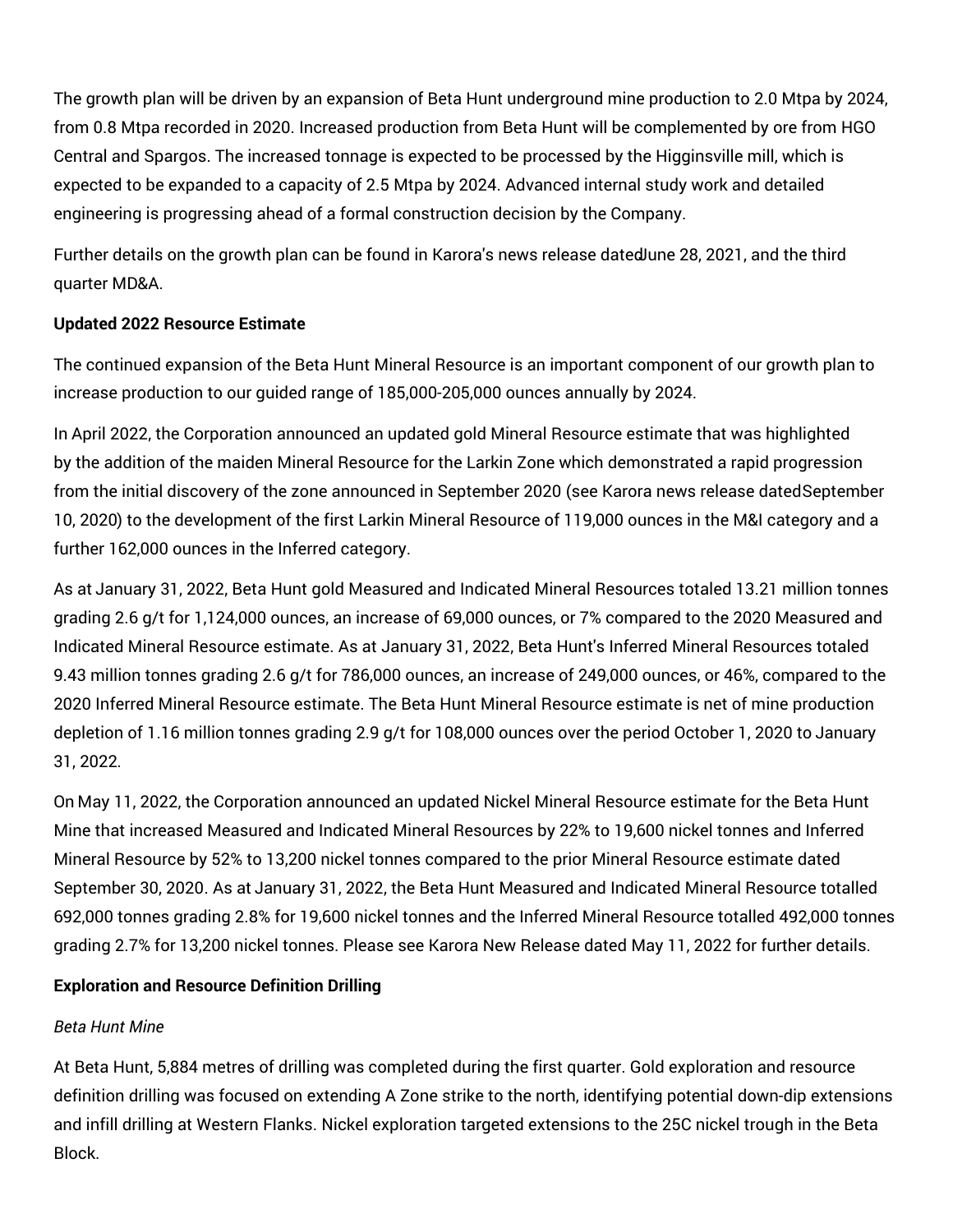During the first quarter the Corporation announced exploration drilling at the Fletcher Zone materially extended the strike length of gold mineralization to over 500 metres and up to 150 metres in vertical extent, with strike potential of up to 2 kilometres and remaining open at depth.

Also at Beta Hunt, nickel exploration results from the 50C nickel trough have extended the known strike length to over 200 metres and up to 120 metres in width. The new results include drilling along strike of the 50C discovery and the parallel 10C nickel trough. The new 50C nickel discovery is located 140 metres from existing mine development. Nickel mineralization remains open to the southeast beyond the 10C trough and newly defined 50C trough. The potential for more extensive strike lengths exist and is supported by a historic drill intersection of 11.4% Ni over 9.5 metres which is located approximately 1 kilometre southeast of our current drilling. An updated nickel Mineral Resource incorporating the 50C discovery and 10C upgrade planned for completion in the second quarter of 2022.

#### *Higginsville Operations*

At Higginsville, 12,660 metres of drilling was completed during the first quarter, which was primarily focused on resource development. Resource definition focused on infilling and extending near-mill resources within the Higginsville Central area. At Higginsville Greater, drilling was targeted at upgrading the deeper section of the Spargos deposit to further assess underground potential.

#### **Conference Call / Webcast**

Karora will be hosting a conference call and webcast today beginning at10:00 a.m. (Eastern time). A copy of the accompanying presentation can be found on Karora's website at [www.karoraresources.com.](https://c212.net/c/link/?t=0&l=en&o=3534769-1&h=1108519225&u=http%3A%2F%2Fwww.karoraresources.com%2F&a=www.karoraresources.com)

Live Conference Call and Webcast Access Information:

North American callers please dial: 1-888-220-8474 Local and international callers please dial: 647-484-0475

A live webcast of the call will be available through Cision's website at: **[Webcast](https://c212.net/c/link/?t=0&l=en&o=3534769-1&h=2872306264&u=https%3A%2F%2Fproduceredition.webcasts.com%2Fstarthere.jsp%3Fei%3D1544859%26tp_key%3D0dc6b249ea&a=Webcast+Link) Link** [\(https://produceredition.webcasts.com/starthere.jsp?ei=1544859&tp\\_key=0dc6b249ea](https://produceredition.webcasts.com/starthere.jsp?ei=1544859&tp_key=0dc6b249ea))

A recording of the conference call will be available for replay through the webcast link, or for a one-week period beginning at approximately 1:00 p.m. (Eastern Time) on May 19, 2022, through the following dial in numbers:

North American callers please dial: 1-888-203-1112; Pass Code: 8417498 Local and international callers please dial: 647-436-0148; Pass Code: 8417498

#### **Non-IFRS Measures**

This news release refers to cash operating cost, cash operating cost per ounce, all-in sustaining cost, EBITDA, adjusted EBITDA and adjusted EBITDA per share, adjusted earnings, adjusted earnings per share and working capital which are not recognized measures under IFRS. Such non-IFRS financial measures do not have any standardized meaning prescribed by IFRS and are therefore unlikely to be comparable to similar measures presented by other issuers. Management uses these measures internally. The use of these measures enables management to better assess performance trends. Management understands that a number of investors and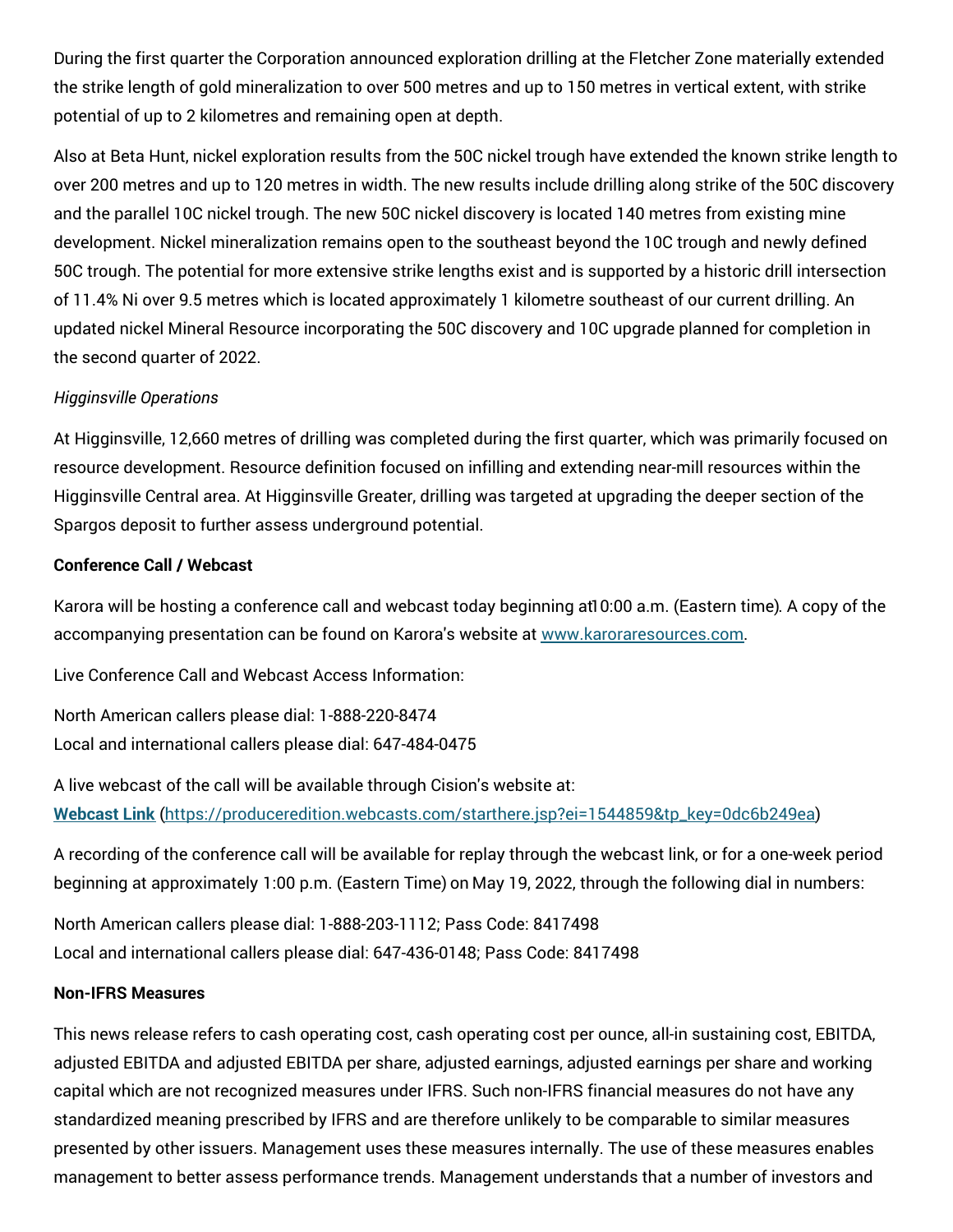others who follow the Corporation's performance assess performance in this way. Management believes that these measures better reflect the Corporation's performance and are better indications of its expected performance in future periods. This data is intended to provide additional information and should not be considered in isolation or as a substitute for measures of performance prepared in accordance with IFRS.

In November 2018, the World Gold Council ("WGC") published its guidelines for reporting all-in sustaining costs and all-in costs. The WGC is a market development organization for the gold industry and is an association whose membership comprises leading gold mining companies. Although the WGC is not a mining industry regulatory organization, it worked closely with its member companies to develop these non-IFRS measures. Adoption of the all-in sustaining cost and all-in cost metrics is voluntary and not necessarily standard, and therefore, these measures presented by the Corporation may not be comparable to similar measures presented by other issuers.

The following tables reconcile these non-IFRS measures to the most directly comparable IFRS measures:

#### **Mining Operations**

#### **Cash Operating and All-in Sustaining Costs**

The Corporation uses these measures internally to evaluate the underlying operating performance of the Australian Operations. Management believes that providing cash operating cost data allows the reader the ability to better evaluate the results of the underlying operations.

#### **Consolidated Mining Operations**

|                                                               | Three months ended, |          |
|---------------------------------------------------------------|---------------------|----------|
| For the periods ended March 31,                               | 2022                | 2021     |
| Production and processing costs                               | \$48,109            | \$36,077 |
| Royalty expense: Government of Western Australia              | 1,597               | 1,388    |
| Royalty expense: Other                                        | 2,036               | 2,367    |
| By-product credits                                            | (2, 453)            | (2, 256) |
| Adjustment <sup>1</sup>                                       | (5,673)             | (6, 776) |
| Operating costs (C\$)                                         | \$43,616            | \$30,800 |
| General and administrative expense - Australia <sup>2,3</sup> | 2,232               | 1,121    |
| Sustaining capital expenditures                               | 611                 | 2,008    |
| All-in sustaining costs (C\$)                                 | \$46,459            | \$33,929 |
| Average exchange rate (C\$1 - US\$1)                          | 0.79                | 0.79     |
| <b>Operating costs (US\$)</b>                                 | \$34,447            | \$24,329 |
| All-in sustaining costs (US\$)                                | \$36,693            | \$26,800 |
| <b>Operating costs (A\$)</b>                                  | \$47,534            | \$31,487 |
| All-in sustaining costs (A\$)                                 | \$50,632            | \$34,686 |
| Ounces of gold sold                                           | 26,286              | 25,547   |
| Cash operating costs per ounce sold (US\$)                    | \$1,310             | \$952    |
| All-in sustaining cost per ounce sold (US\$)                  | \$1,396             | \$1,049  |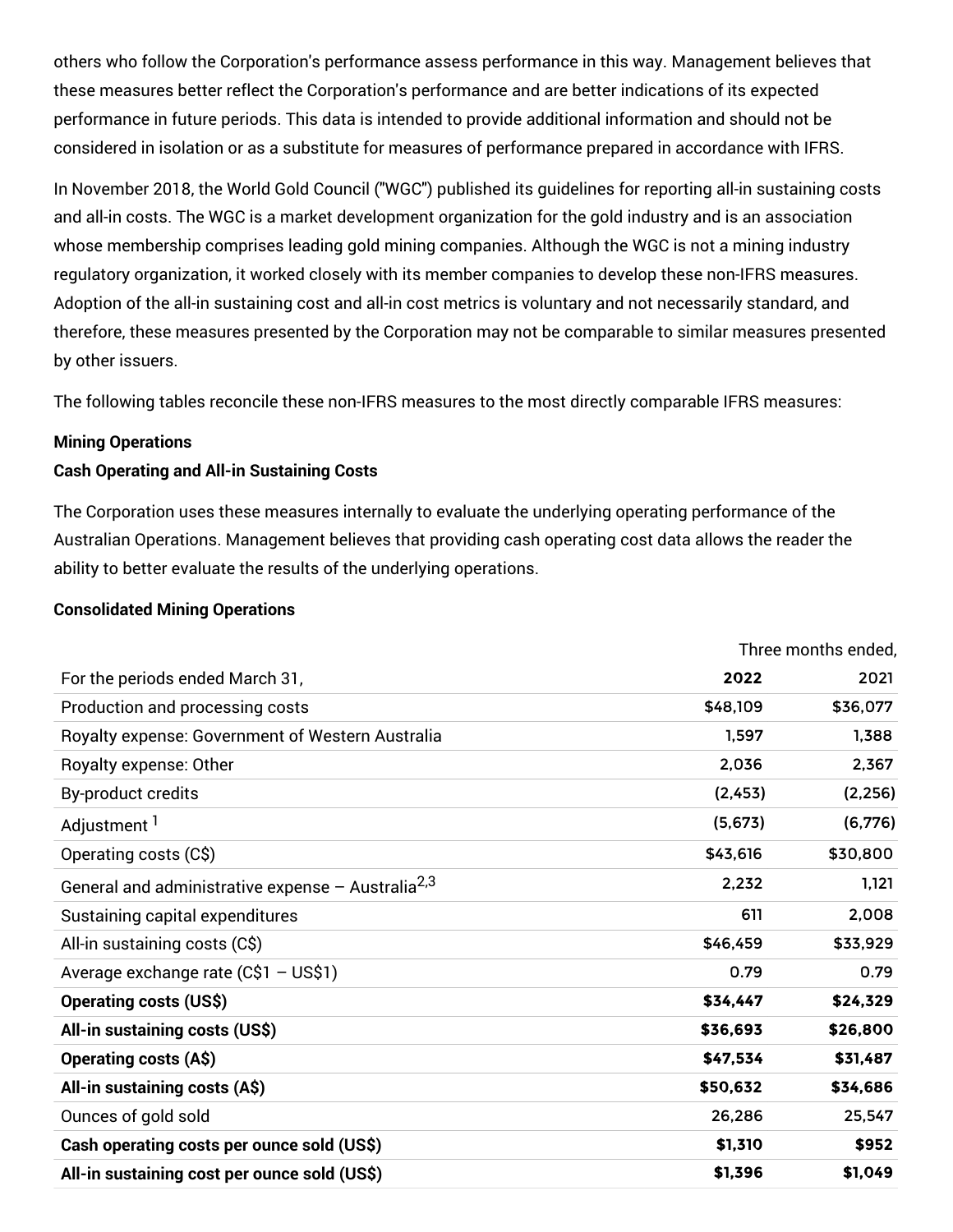| Cash operating costs per ounce sold (A\$)                    | \$1.808 | \$1.233 |
|--------------------------------------------------------------|---------|---------|
| All-in sustaining cost per ounce sold (A\$)                  | \$1.926 | \$1,358 |
| 1. Negative adjustment for intercompany tolling transactions |         |         |

2. G&A costs were reduced with R&D and Due Diligence costs

3. G&A: share-based payments were excluded in calculating AISC

#### **Beta Hunt Mine**

|                                                  |          | Three months ended, |
|--------------------------------------------------|----------|---------------------|
| For the periods ended March 31,                  | 2022     | 2021                |
| Production and processing costs                  | \$22,739 | \$20,470            |
| Royalty expense: Government of Western Australia | 1,008    | 1,021               |
| Royalty expense: Other                           | 1,890    | 2,083               |
| By-product credits                               | (2,421)  | (2, 234)            |
| Operating costs (\$)                             | \$23,216 | \$21,340            |
| Average exchange rate (C\$1 - US\$1)             | 0.79     | 0.79                |
| <b>Operating costs (US\$)</b>                    | \$18,336 | \$16,856            |
| <b>Operating costs (A\$)</b>                     | \$25,302 | \$21,815            |
| Ounces of gold sold                              | 16,128   | 18,754              |
| Cash operating costs per ounce sold (US\$)       | \$1,137  | \$899               |
| Cash operating costs per ounce sold (A\$)        | \$1,569  | \$1,163             |

#### **Higginsville Mine**

|                                                  | Three months ended, |          |  |
|--------------------------------------------------|---------------------|----------|--|
| For the periods ended March 31,                  | 2022                | 2021     |  |
| Production and processing costs                  | \$25,370            | \$15,607 |  |
| Royalty expense: Government of Western Australia | 589                 | 367      |  |
| Royalty expense: Other                           | 146                 | 284      |  |
| By-product credits                               | (32)                | (22)     |  |
| Adjustment <sup>1</sup>                          | (5,673)             | (6, 776) |  |
| Operating costs (\$)                             | \$20,400            | \$9,460  |  |
| Average exchange rate $(C$1 - US$1)$             | 0.79                | 0.79     |  |
| <b>Operating cost (US\$)</b>                     | \$16,111            | \$7,473  |  |
| <b>Operating cost (A\$)</b>                      | \$22,232            | \$9,671  |  |
| Ounces of gold sold                              | 10,158              | 6,793    |  |
| Cash operating costs per ounce sold (US\$)       | \$1,586             | \$1,100  |  |
| Cash operating costs per ounce sold (A\$)        | \$2,188             | \$1,424  |  |

1. Negative adjustment for intercompany tolling transactions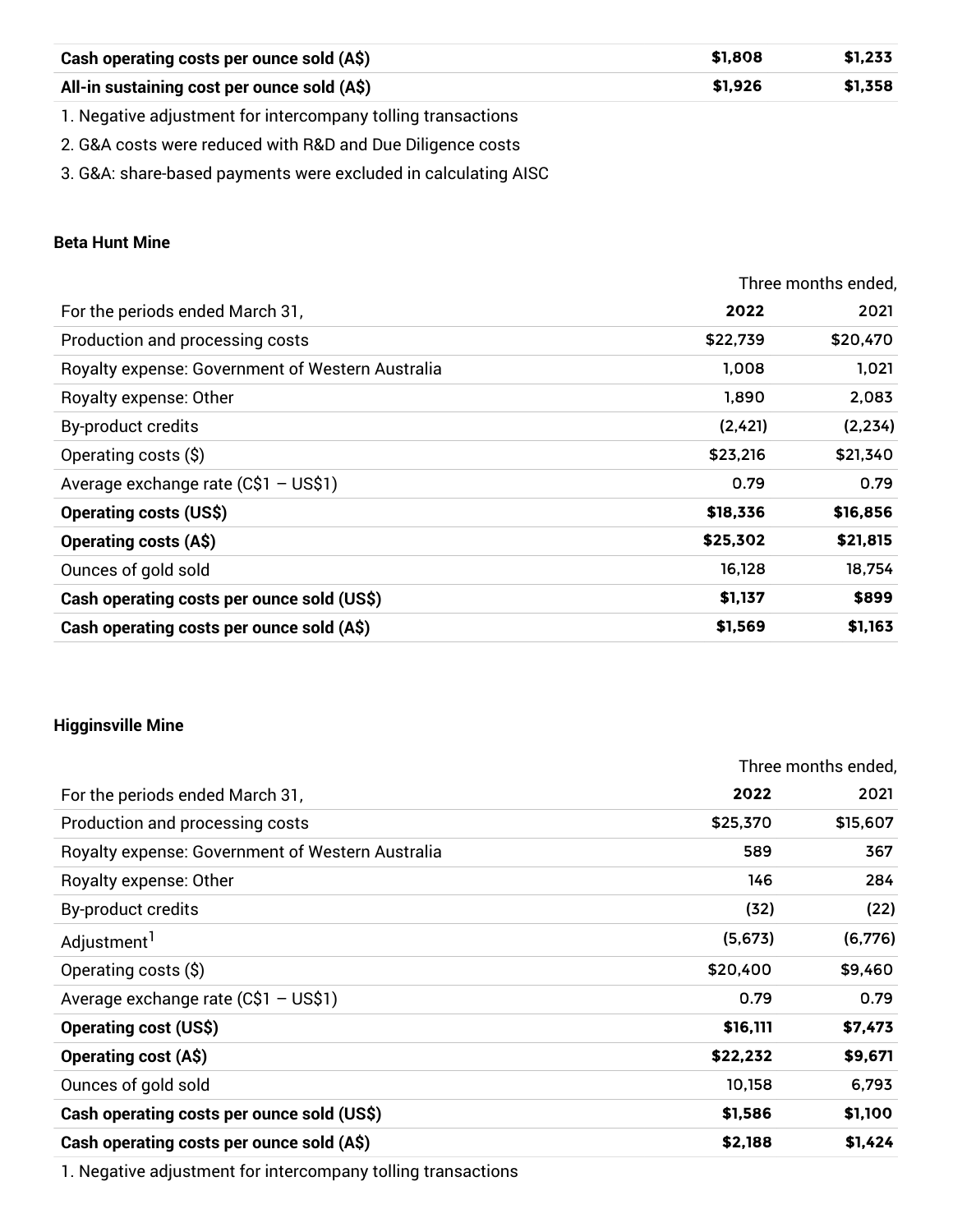#### **Quarterly Consolidated Mining Operations**

|                                                      | Mar 31,  | Dec 31,  | Sep 30,  | Jun 30,  | Mar 31,  |
|------------------------------------------------------|----------|----------|----------|----------|----------|
| For the three months ended,                          | 2022     | 2021     | 2021     | 2021     | 2021     |
| Production and processing costs                      | \$48,109 | \$38,855 | \$36,149 | \$35,860 | \$36,077 |
| Royalty expense: Government of Western               |          |          |          |          |          |
| Australia                                            | 1,597    | 1,780    | 1,679    | 1,700    | 1,388    |
| Royalty expense: Other                               | 2,036    | 1,876    | 2,972    | 2,656    | 2,367    |
| By-product credits                                   | (2, 453) | (1, 357) | (2,821)  | (1, 294) | (2, 256) |
| Adjustment <sup>1</sup>                              | (5,673)  | (6, 34]  | (5,64]   | (6, 290) | (6,776)  |
| Operating costs (\$)                                 | \$43,616 | \$34,813 | \$32,338 | \$32,632 | \$30,800 |
| General and administration expense -                 |          |          |          |          |          |
| Australia <sup>3</sup>                               | 2,232    | 2,503    | 1,916    | 2,762    | 1,121    |
| Sustaining capital expenditures                      | 611      | 422      | 994      | 1,791    | 2,008    |
| All-in sustaining costs (\$)                         | \$46,459 | \$37,738 | \$35,248 | \$37,185 | \$33,929 |
| Average exchange rate (C\$1 - US\$1)                 | 0.79     | 0.79     | 0.79     | 0.81     | 0.79     |
| <b>Operating costs (US\$)</b>                        | \$34,447 | \$27,623 | \$25,665 | \$26,569 | \$24,329 |
| All-in sustaining costs (US\$)                       | \$36,693 | \$29,944 | \$27,975 | \$30,276 | \$26,800 |
| <b>Operating costs (A\$)</b>                         | \$47,534 | \$37,910 | \$34,941 | \$34,502 | \$31,487 |
| All-in sustaining costs (A\$)                        | \$50,632 | \$41,096 | \$38,085 | \$39,316 | \$34,686 |
| Ounces of gold sold                                  | 26,286   | 28,734   | 28,935   | 30,412   | 25,547   |
| Cash operating costs per ounce sold (US\$)           | \$1,310  | \$961    | \$887    | \$874    | \$952    |
| All-in sustaining cost per ounce sold (US\$)         | \$1,396  | \$1,042  | \$967    | \$996    | \$1,049  |
| Cash operating costs per ounce sold $(A\hat{S})^2$   | \$1,808  | \$1,319  | \$1,208  | \$1,134  | \$1,233  |
| All-in sustaining cost per ounce sold $(A\hat{S})^2$ | \$1,926  | \$1,430  | \$1,316  | \$1,293  | \$1,358  |

1. Negative adjustment for intercompany tolling transactions.

2. Quarterly costs in functional currency.

3. G&A: share-based payments were excluded in calculating AISC

#### **Adjusted EBITDA and Adjusted Earnings**

Management believes that adjusted EBITDA and adjusted earnings are valuable indicators of the Corporation's ability to generate operating cash flows to fund working capital needs, service debt obligations, and fund exploration and evaluation, and capital expenditures. Adjusted EBITDA and adjusted earnings exclude the impact of certain items and therefore is not necessarily indicative of operating profit or cash flows from operating activities as determined under IFRS. Other companies may calculate adjusted EBITDA and adjusted earnings differently.

Adjusted EBITDA is a non-IFRS measure, which excludes the following from comprehensive earnings (loss);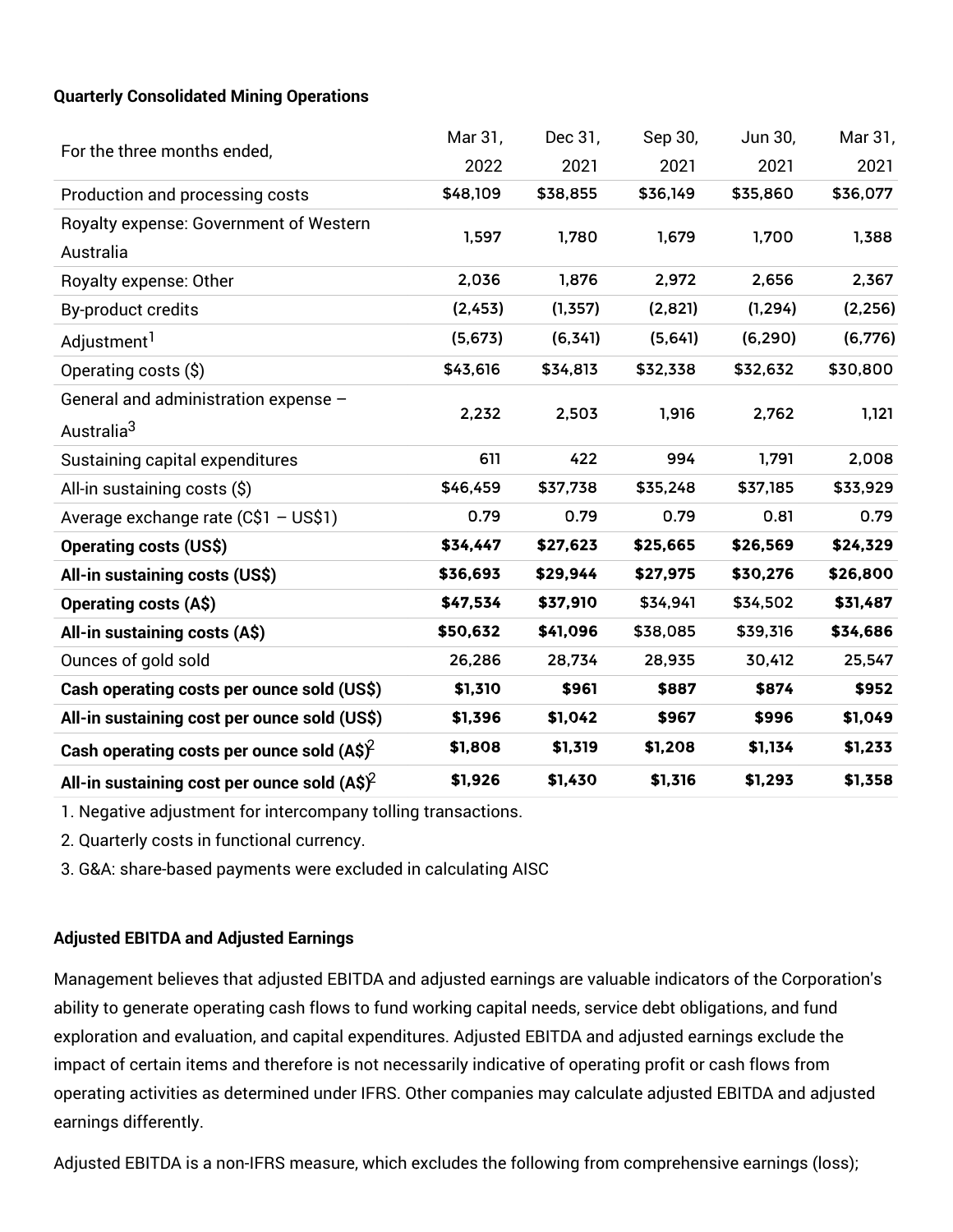income tax expense (recovery); interest expense and other finance-related costs; depreciation and amortization; non-cash other expenses, net; non-cash impairment charges and reversals; non-cash portion of share-based payments; acquisition costs; derivatives and foreign exchange loss; sustainability initiatives.

| For the three months ended March 31,                                        | 2022        | 2021        |
|-----------------------------------------------------------------------------|-------------|-------------|
| Net earnings (loss) for the period - as reported                            | \$(3,709)   | \$5,624     |
| Finance expense, net                                                        | 1,045       | 1,081       |
| Income tax expense                                                          | 1,556       | 4,712       |
| Depreciation and amortization                                               | 8,754       | 7,283       |
| <b>EBITDA</b>                                                               | 7,646       | 18,700      |
| Adjustments:                                                                |             |             |
| Non-cash share-based payments <sup>1</sup>                                  | 5,768       | 1,142       |
| Unrealized loss (gain) on revaluation of marketable securities <sup>2</sup> | 646         | (360)       |
| Other expense (income), net <sup>2</sup>                                    | (21)        | 15          |
| Loss (gain) on derivatives <sup>2</sup>                                     | 1,115       | (2,860)     |
| Foreign exchange loss (gain) <sup>3</sup>                                   | (2,951)     | 4,573       |
| <b>Adjusted EBITDA</b>                                                      | \$12,203    | \$21,210    |
| Weighted average number of common shares - basic                            | 154,440,916 | 146,254,253 |
| Adjusted EBITDA per share - basic                                           | \$0.08      | \$0.15      |

*(in thousands of dollars except per share amounts)*

1. Primarily non-recurring items which do not impact cash flow.

2. Non-operating in nature which does not impact cash flows.

3. Primarily related to intercompany loans for which the loss is unrealized*.*

Adjusted earnings is a non-IFRS measure, which excludes the following from comprehensive earnings (loss): non-cash portion of share-based payments; revaluation of marketable securities; derivatives and foreign exchange loss; tax effects of adjustments; sustainability initiatives.

|             | Year ended  |
|-------------|-------------|
| 2022        | 2021        |
| \$(3,709)   | \$5,624     |
| 5,768       | 1,142       |
| 646         | (360)       |
| 1,115       | (2,860)     |
| (2,951)     | 4,573       |
| 251         | (32)        |
| \$1,120     | \$8,087     |
| 154,440,916 | 146,254,253 |
| \$0.01      | \$0.06      |
|             |             |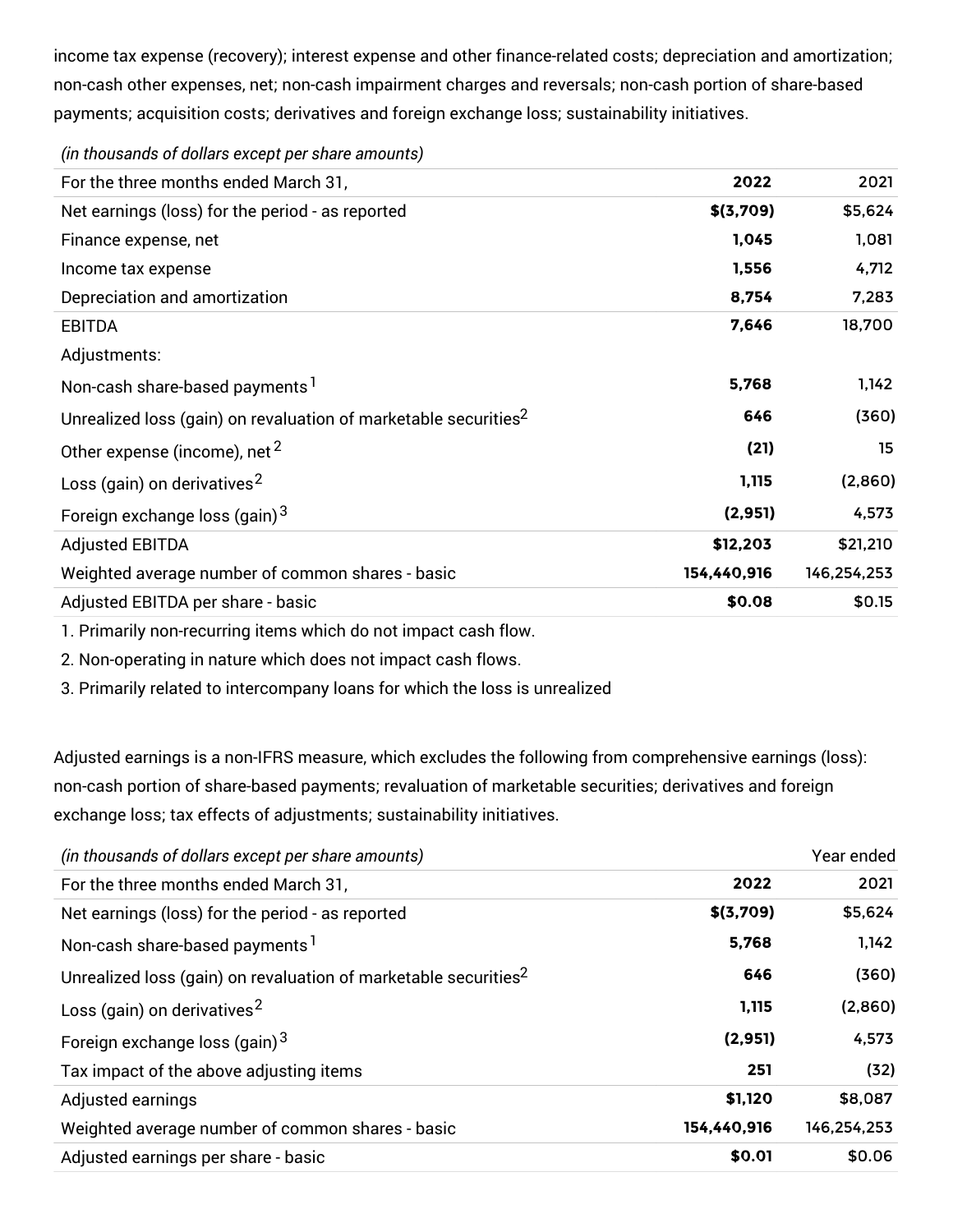- 1. Primarily non-recurring items which do not impact cash flow.
- 2. Non-operating in nature which does not impact cash flows.
- 3. Primarily related to intercompany loans for which the loss is unrealized*.*

#### **Working Capital**

Working capital is calculated as current assets (including cash and cash equivalents) less current liabilities.

| (in thousands of dollars) | <b>Mar,31,2022</b> | Dec 31, 2021 | Dec 31, 2020 |
|---------------------------|--------------------|--------------|--------------|
| Current assets            | \$126.601          | \$135.426    | \$109.857    |
| less: Current liabilities | 72.795             | 70.979       | 53.022       |
| Working Capital           | \$53.806           | \$64.447     | \$56.835     |

#### **Compliance Statement (JORC 2012 and NI 43-101)**

The disclosure of scientific and technical information contained in this news release has been reviewed and approved by Stephen Devlin, FAusIMM, Group Geologist, Karora Resources Inc., a Qualified Person for the purposes of NI 43-101.

#### **About Karora Resources**

Karora is focused on doubling gold production to 200,000 ounces by 2024 compared to 2020 and reducing costs at its integrated Beta Hunt Gold Mine and Higginsville Gold Operations ("HGO") in Western Australia. The Higginsville treatment facility is a low-cost 1.6 Mtpa processing plant, expanding to a planned 2.5 Mtpa by 2024, which is fed at capacity from Karora's underground Beta Hunt mine and Higginsville mines. At Beta Hunt, a robust gold Mineral Resource and Reserve is hosted in multiple gold shears, with gold intersections along a 4 km strike length remaining open in multiple directions. HGO has a substantial gold Mineral Resource and Reserve and prospective land package totaling approximately 1,900 square kilometers. The Company also owns the high grade Spargos Reward project which is anticipated to begin mining in 2021. Karora has a strong Board and management team focused on delivering shareholder value and responsible mining, as demonstrated by Karora's commitment to reducing emissions across its operations. Karora's common shares trade on the TSX under the symbol KRR and also trade on the OTCQX market under the symbol KRRGF.

#### *Cautionary Statement Concerning Forward-Looking Statements*

*This news release contains "forward-looking information" including without limitation statements relating to the* liquidity and capital resources of Karora, production quidance and the potential of the Beta Hunt Mine, Higginsville Gold Operation, the Aquarius Project and the Spargos Gold Project, the commencement of mining at the Spargos Gold *Project and the completion of the resource estimate.*

*Forward-looking statements involve known and unknown risks, uncertainties and other factors which may cause the* actual results, performance or achievements of Karora to be materially different from any future results, performance or *achievements expressed or implied by the forward-looking statements. Factors that could affect the outcome include,*